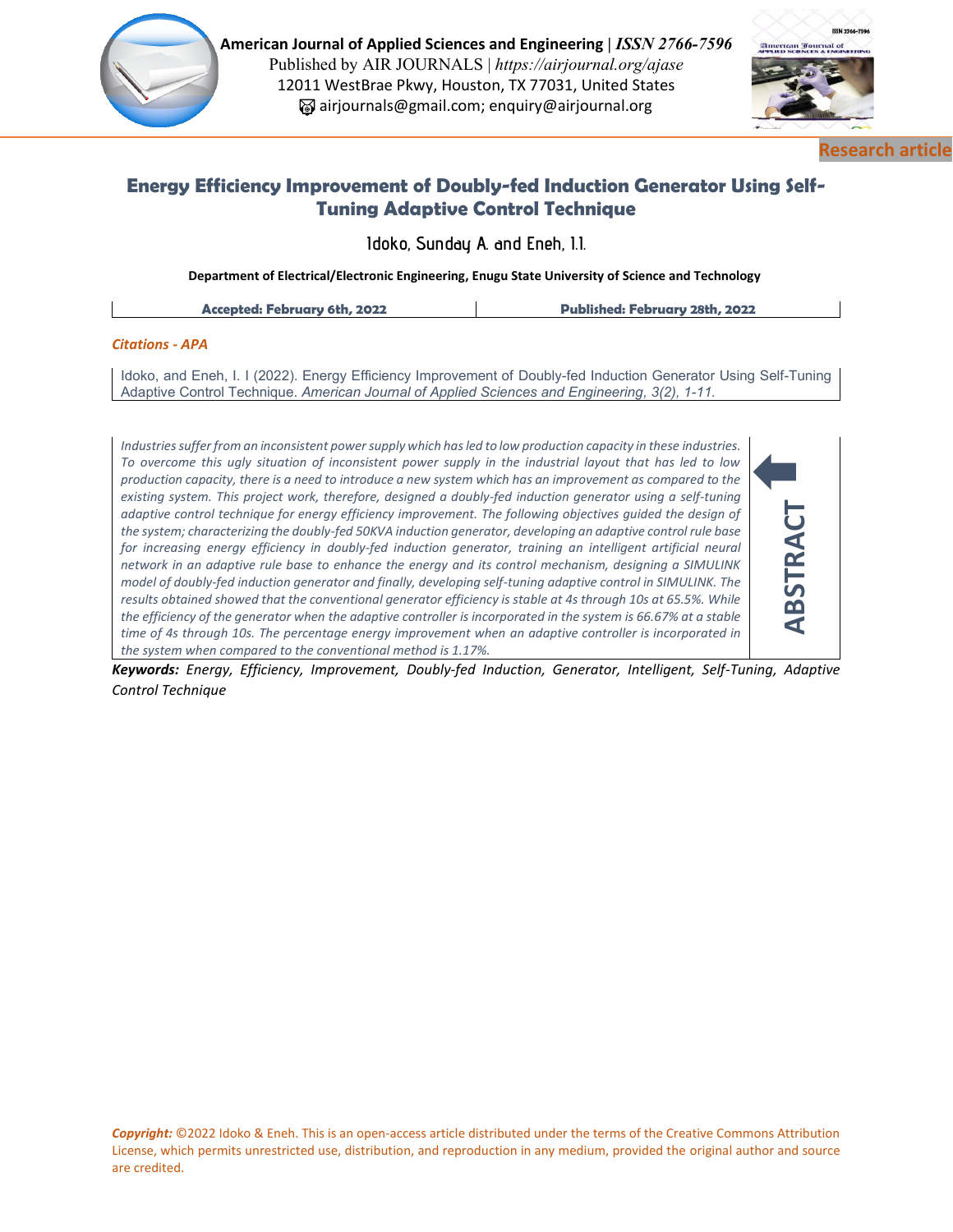# **American Journal of Applied Sciences and Engineering | AJASE Vol. 3, No. 2 | February, 2022 | pp. 1-11**

### **1. Introduction**

A synchronous machine usually employed in direct-drive turbines consists of a stator holding a set of three-phase windings, which supplies the external load, and a rotor that provides a source of magnetic field. This may be supplied either from permanent magnets or from direct current flowing in a wound field. In the direct-drive synchronous generator, the generator is completely decoupled from the grid by a power electronics converter based on (Theordore, 2017). The grid-side of the converter is a voltage source converter. The generator side of the converter can be a voltage source converter or a diode rectifier. Hu, et al (2016) expressed that when the diode rectifier option is considered, the stator current and the stator voltage are always in phase, and this leads to large voltage drops and to a decreasing DClink voltage when the stator current increases. The generator feeds power to the network as long as the DC-link has a constant voltage higher than the peak voltage of the network. The generator is not capable of generating a constant high voltage at low speed, as it is the case of direct-drive wind turbines, and therefore in the case of a diode rectifier configuration a boost converter (known also as DC-DC step-up converter), must be used to raise the voltage of the diode rectifier shows a three-phase diode rectifier as the generator-side converter in a grid-connected variable speed wind turbine employing a direct drive synchronous machine as the electrical generator. The diode rectifier is, therefore, not the best solution in a scheme employing a permanent magnet synchronous generator (PMSG) in wind turbine configuration.

#### **2. Methodology**

#### **To Characterize Doubly-Fed Induction Machine**

A torque meter is used to find the mechanical power based on the motor's speed and load.

Large industrial synchronous motors are more efficient than induction motors. They are used when constant speed is required. Having a leading power factor, they can correct the AC line for a lagging power factor.

| Table 2.1: System Speed Parameters |  |  |
|------------------------------------|--|--|
|------------------------------------|--|--|

| Synchronous speed rpm             |                                                     | 1500 |
|-----------------------------------|-----------------------------------------------------|------|
| Rotor speed                       |                                                     | 1400 |
| Synchronize speed                 | $= 120f$                                            |      |
|                                   | No of poles                                         |      |
| Synchronize speed                 | $= 120 \times 50$                                   |      |
|                                   | 4                                                   |      |
| Synchronize speed                 | $=1500$ rpm                                         |      |
|                                   | AC induction motor slips calculation - step by step |      |
| $Slip = N_s - n_r \times 100\%$   |                                                     |      |
| N <sub>s</sub>                    |                                                     |      |
| $Slip = 1500 - 1350 \times 100\%$ |                                                     |      |
| 1500                              | $\mathbf{1}$                                        |      |
| $Slip = 10%$                      |                                                     |      |
|                                   |                                                     |      |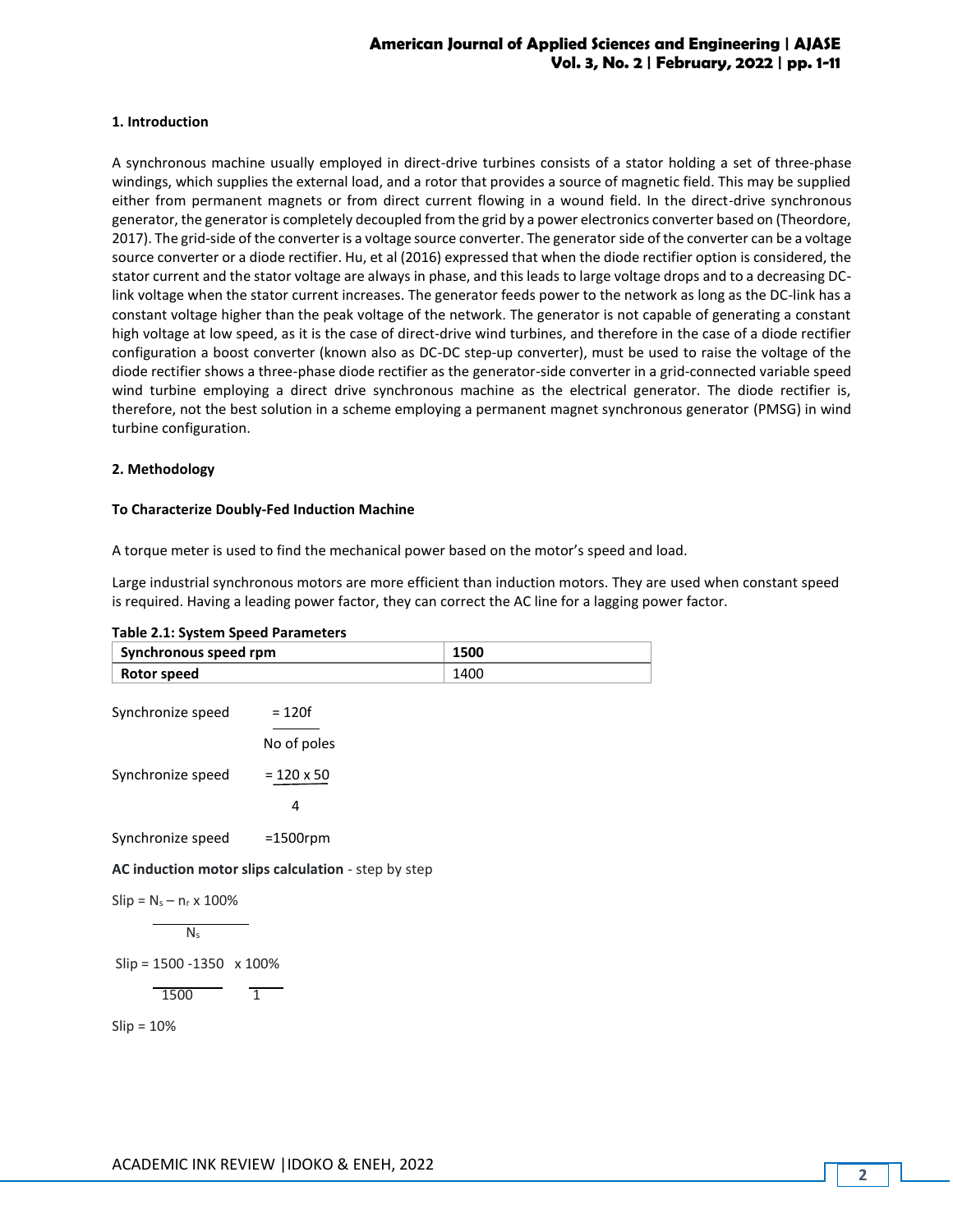Slip speed is the speed difference between the Synchronous speed and Rotor speed. Slip speed = Synchronous speed  $-$  Rotor speed = Ns -N. Slip, s = (Ns  $-$  N) / Ns.

A three-phase 15hp, 415v, 4pole, 50Hz, 1350rpm induction generator delivers full output power in a load connected to the shaft. The windage and friction loss of the motor is 5900w and full load shaft power or  $P_s = 11190W$  the electrical output power.

Recall 1horse power =0.746KW

15hp = 15 x 0,746KW

15hp =11.19KW

15hp = 11,190wTheelectrical output power

The mechanical input power developed becomes

Electrical output = 11190W

Friction loss of the motor is 5900 w

Pm input= electrical output power + Friction loss of the motor

Pm input = 11190+ 5900 = 17090W.

#### **Table 2.2: System Parameters**

| <b>Convention Generators</b> | <b>Mechanical Input Power</b> | <b>Electrical Output Power</b> |
|------------------------------|-------------------------------|--------------------------------|
| ⊦ 5oKVA Generator            | 17090W                        | 11190W                         |

To calculate the energy efficiency of the generator.

$$
Efficiency = \frac{Electrical \ output}{Mechanical \ input} \times \frac{100}{1}
$$
\n
$$
Efficiency = \frac{11190}{17090} \times \frac{100\%}{1}
$$
\n(1)

Energy efficiency of generator = 65.5%.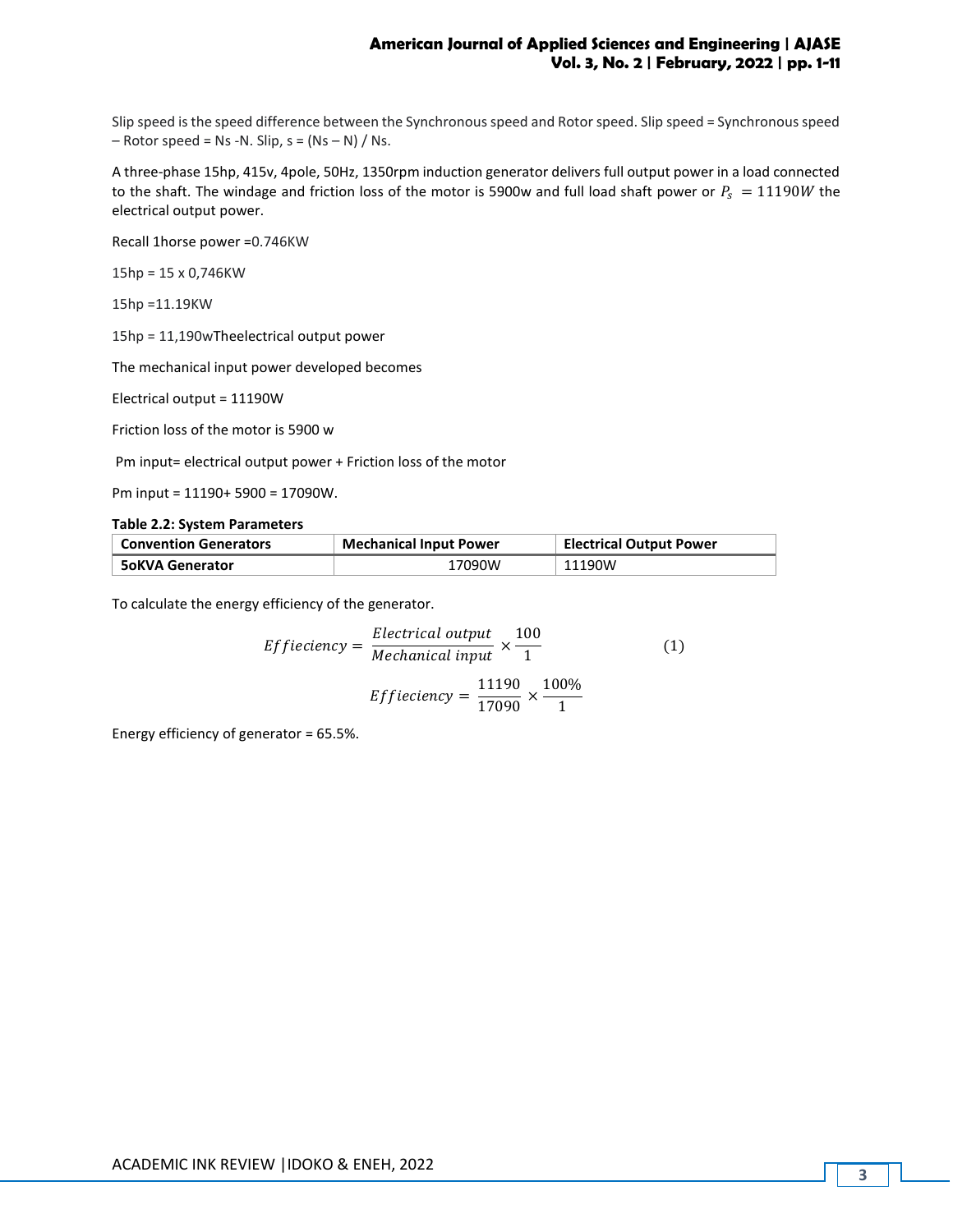# **American Journal of Applied Sciences and Engineering | AJASE Vol. 3, No. 2 | February, 2022 | pp. 1-11**



**Figure 1: Developed Fuzzy Inference System Editor that would Enhance the Efficiency of Doubly-Fed Induction Machine**

Fig 1 shows a developed fuzzy inference system editor that would enhance the efficiency of a doubly-fed induction machine. It has two inputs of generator 1 and generator 2. It also has an output of the result.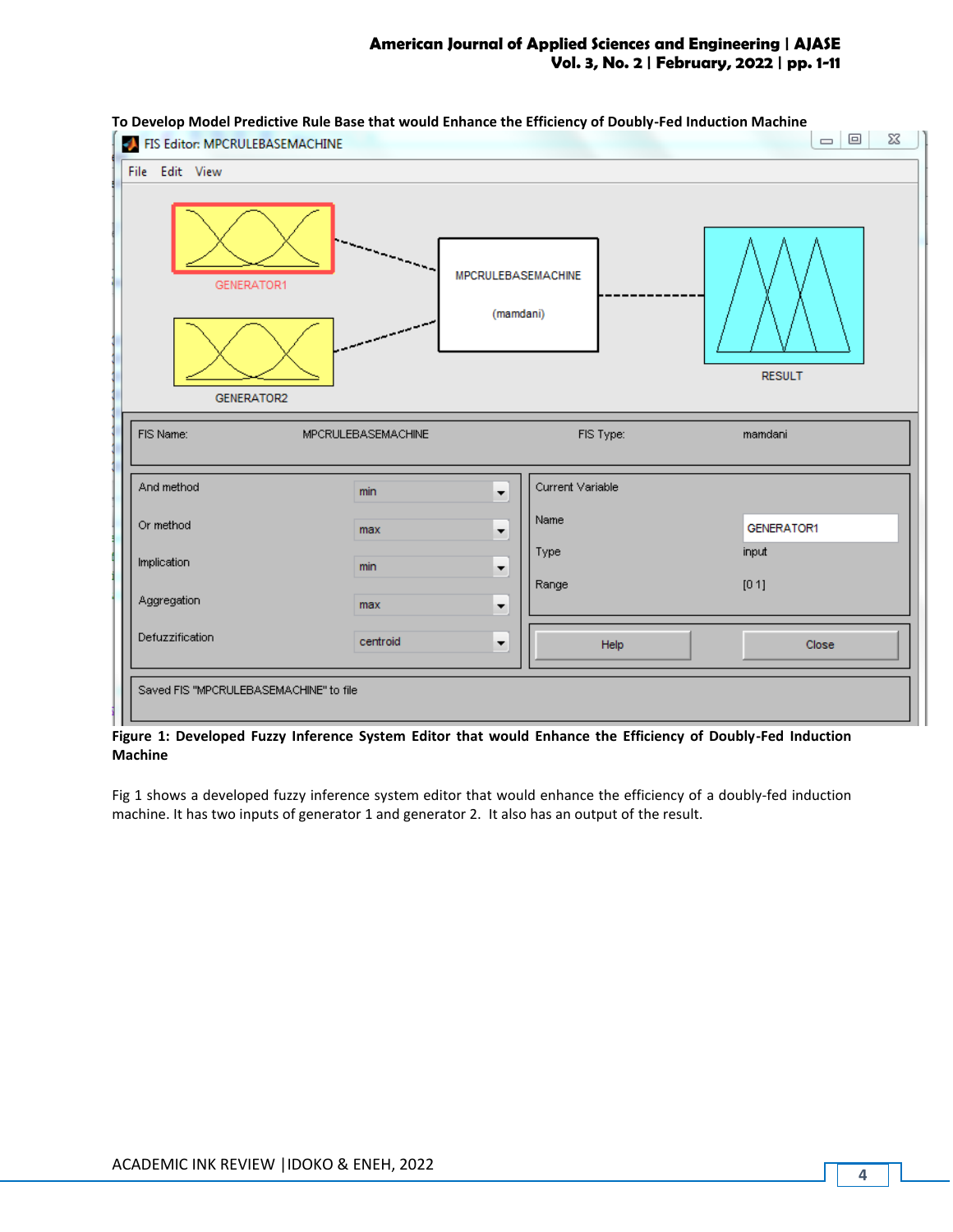# **American Journal of Applied Sciences and Engineering | AJASE Vol. 3, No. 2 | February, 2022 | pp. 1-11**

| $\mathbf x$<br>▣<br>Rule Editor: MPCRULEBASEMACHINE<br>$\Box$                                                                                    |                                                                                                                                                                                                                                             |                                                                                         |  |  |
|--------------------------------------------------------------------------------------------------------------------------------------------------|---------------------------------------------------------------------------------------------------------------------------------------------------------------------------------------------------------------------------------------------|-----------------------------------------------------------------------------------------|--|--|
| File Edit View Options                                                                                                                           |                                                                                                                                                                                                                                             |                                                                                         |  |  |
|                                                                                                                                                  | 1. If (GENERATOR1 is EFFICIENCYISLOWINCREASE) and (GENERATOR2 is EFFICIENCYISLOWINCREASE) then (RESULT is BAD) (1)<br>2. If (GENERATOR1 is EFFICIENCYISHIGHMAINTAIN) and (GENERATOR2 is EFFICIENCYISHIGHMAINTAIN) then (RESULT is GOOD) (1) | $\overline{\nabla}$                                                                     |  |  |
| lf<br>GENERATOR1 is<br>EFFICIENCYISLOWINCREA<br><b>EFFICIENCYISHIGHMAINTA</b><br><b>EFFICIENCYISHIGHMAINTA</b><br>Inone<br>W.<br>∢<br>$\Box$ not | and<br>GENERATOR2 is<br>EFFICIENCYISLOWINCREA<br>EFFICIENCYISHIGHMAINTA<br><b>EFFICIENCYISHIGHMAINTA</b><br>none<br>$\left\Vert \cdot\right\Vert$<br>$\overline{\phantom{a}}$<br>$\Box$ not                                                 | Then<br><b>RESULT</b> is<br><b>BAD</b><br>▲<br>GOOD<br>GOOD<br>Inone<br>٠<br>$\Box$ not |  |  |
| Connection<br>∩ or<br>$\overline{O}$ and                                                                                                         | Weight:<br>Change rule<br>Add rule<br>Delete rule<br>1                                                                                                                                                                                      | $>$<br>$<\,$                                                                            |  |  |
|                                                                                                                                                  | Help                                                                                                                                                                                                                                        | Renamed FIS to "MPCRULEBASEMACHINE"<br>Close                                            |  |  |

**Figure 2: Developed Model Predictive Rule Base that would Enhance the Efficiency of Doubly-Fed Induction Machine**

Figure 2 shows a developed model predictive rule base that would enhance the efficiency of a doubly-fed induction machine. The comprehensive detail of the rules is as shown in table 2.3

## **Table 2.3: Developed Model Predictive Rule Base that would Enhance the Efficiency of Doubly-Fed Induction Machine**

| If Generator1 Efficiency Is Low Increase  | And Generator 2 Efficiency is Low Increase | Then the result is bad  |
|-------------------------------------------|--------------------------------------------|-------------------------|
| If Generator1 Efficiency Is High Maintain | And Generator2 Efficiency Is High Maintain | Then the result is good |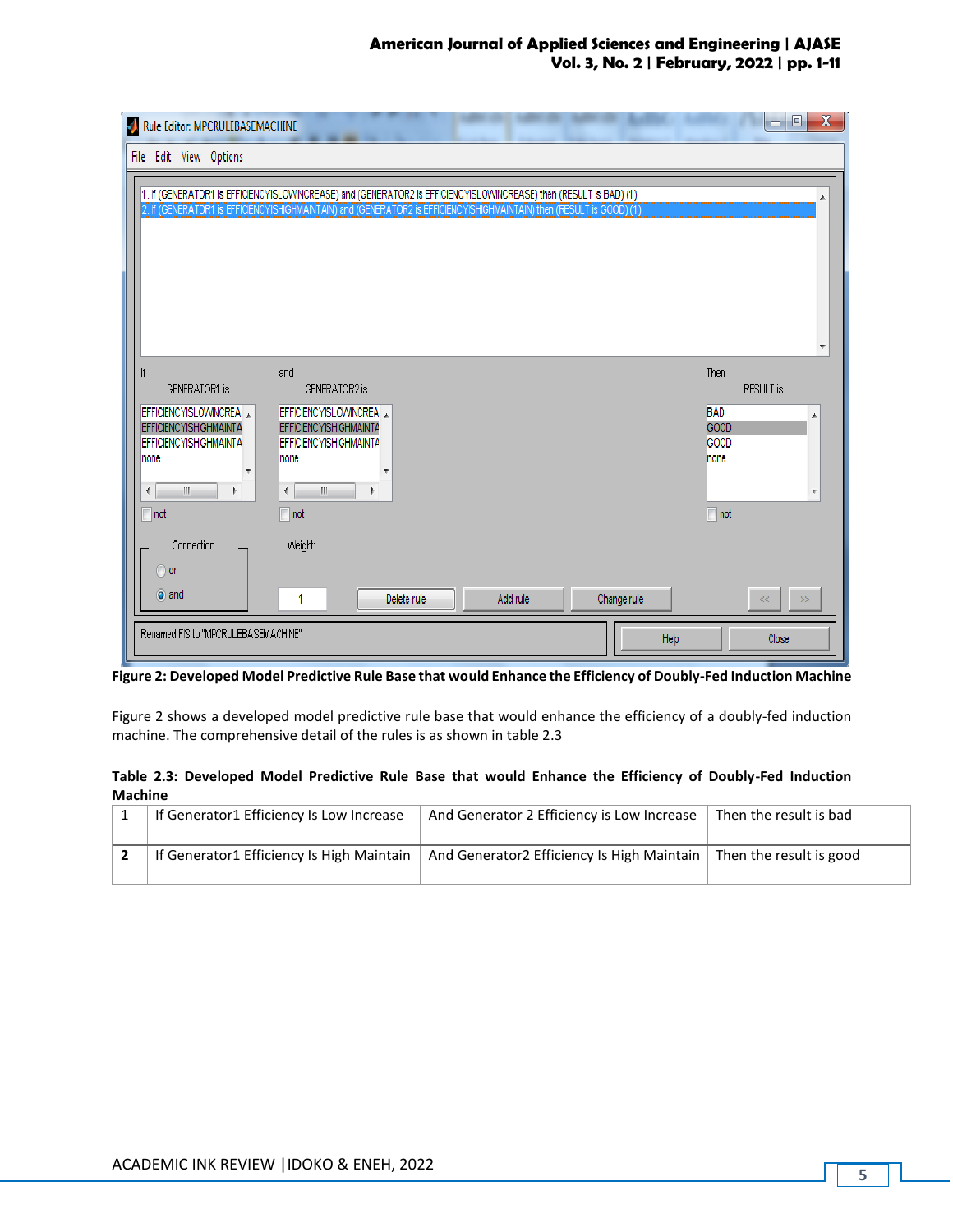

## **To Develop a Conventional Control System for Energy Efficiency**

### **Figure 3: Developed Conventional Control System for Energy Efficiency**

Figure 3 shows a developed conventional control system for energy efficiency. This is designed in a MATLAB environment with the following blocks induction generation, circuit breaker, efficiency subsystem, conventional proportional-integral. The computed generator efficiency was imbibed inside the efficiency subsystem. The results obtained were detailed in Figure 5.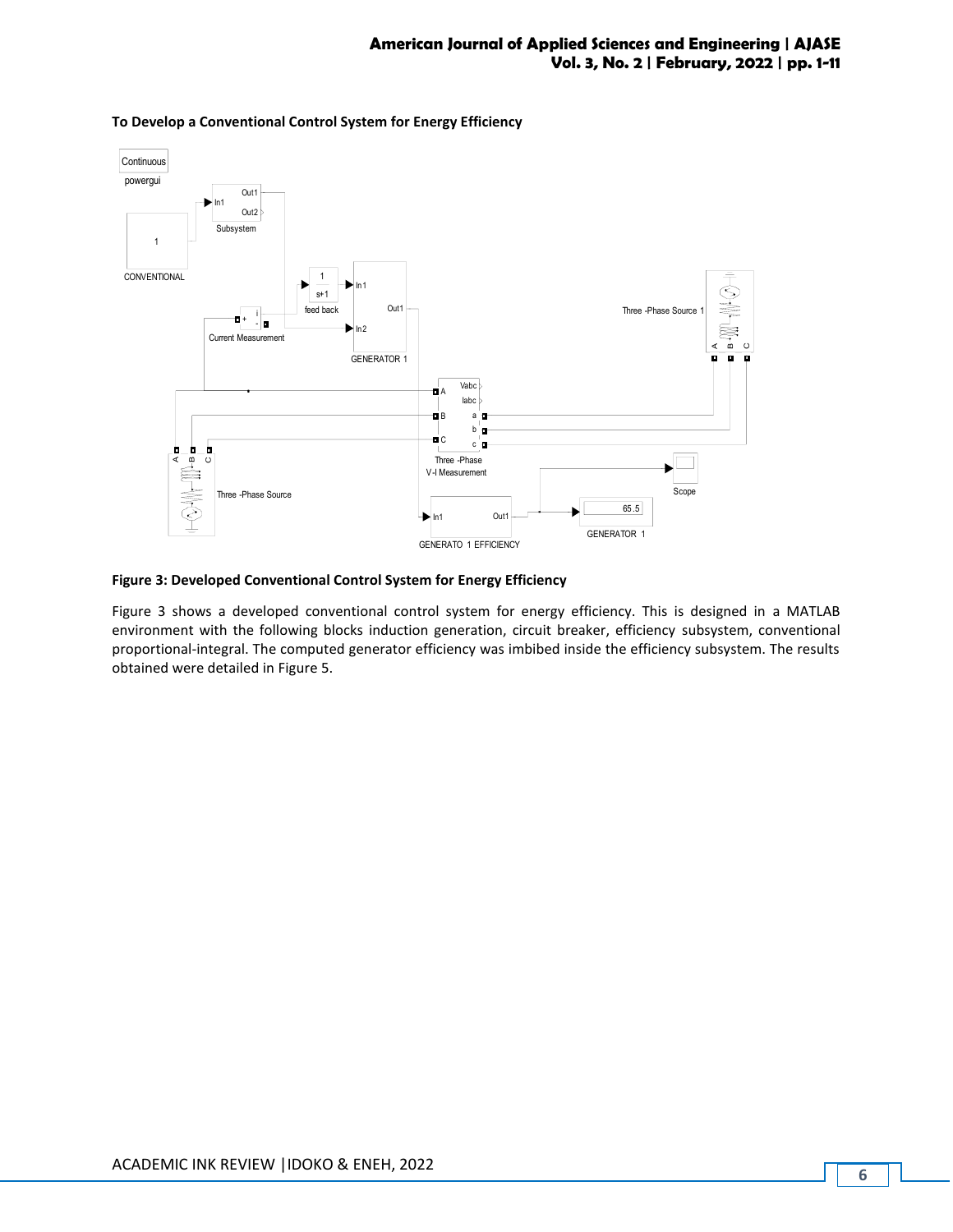

### **To Develop Self-Tuning Adaptive Control in Simulink**

## **Figure 4: Designed Simulink Model for Energy Efficiency Improvements of Doubly-Fed Induction Generator Machine using Adaptive Control Technique**

Fig 4 shows the designed SIMULINK model for energy efficiency improvements of a doubly-fed induction generator machine using adaptive control technique. The results obtained in equations 1 were imbibed in the designed model as shown in fig 3 and simulated it gave the exact analytical data as shown in equations 1 that depict conventional results obtained. The feedback transfer function was equally incorporated into the system. In fig 4 adaptive controllers were incorporated in the system to boost the energy efficiency of the double-fed induction machine as shown in figures 4 and 5 with a comprehensive analysis.

### **3. Discussion of Result**

| Time(s) | <b>Conventional Generator Efficiency (%)</b> | Adaptive Controller Generator Efficiency (%) |
|---------|----------------------------------------------|----------------------------------------------|
| O       | 0                                            |                                              |
|         | 40                                           | 42                                           |
|         | 54                                           | 58                                           |
|         | 61                                           | 62                                           |
|         | 65.5                                         | 66.67                                        |
| 10      | 65.5                                         | 66.67                                        |

**Table 3.1: Comparing Conventional and Adaptive Controller Generator Efficiency**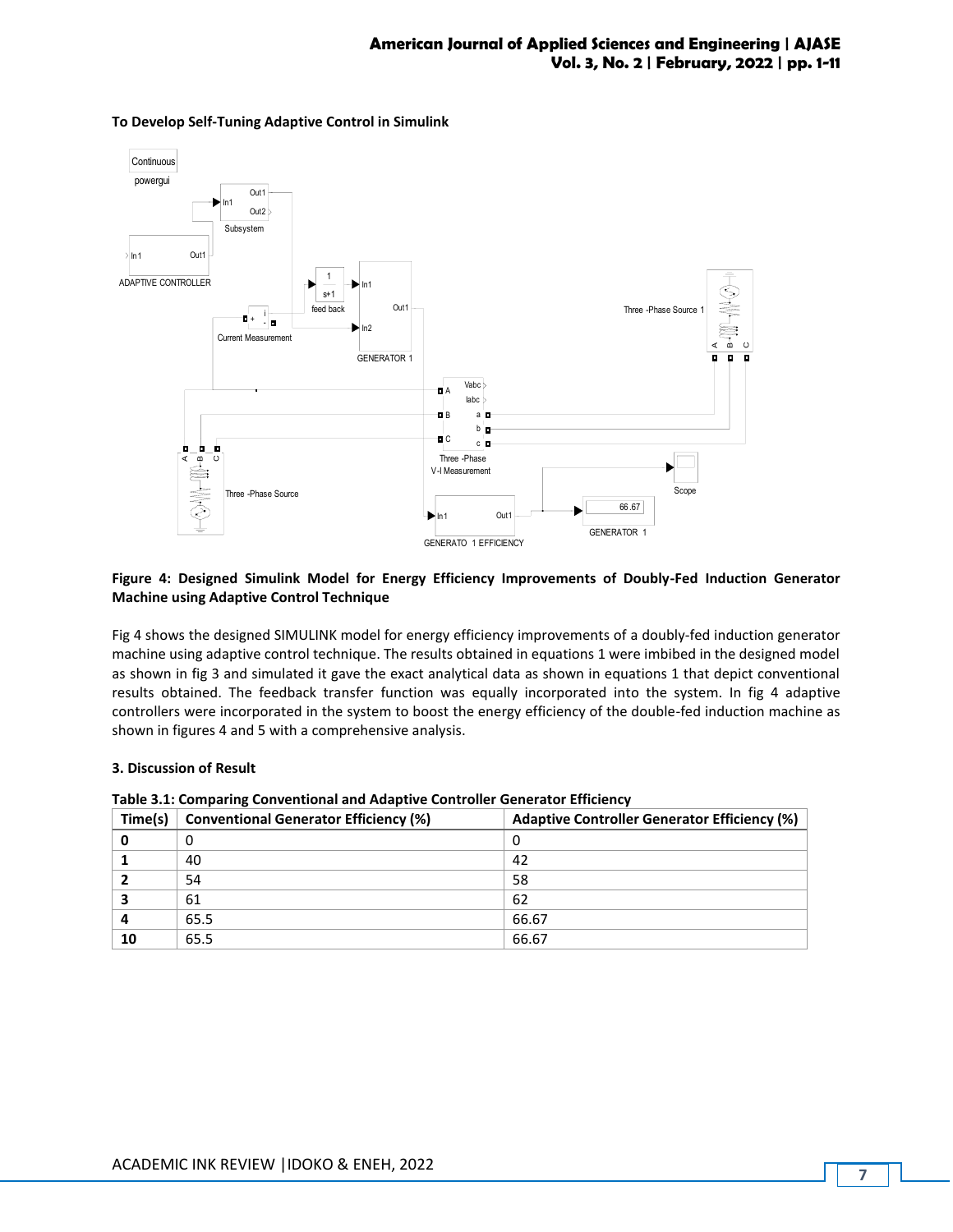

**Figure 5: Comparing Conventional and Adaptive Controller Generator Efficiency**

Fig 5 shows Comparing conventional and adaptive controller generator Efficiency. In fig 5 the conventional generator efficiency is stable at 4s through 10s at 65.5%. On the other hand, the efficiency of the generator when the adaptive controller is incorporated in the system is 66.67 % at a stable time of 4s through 10s. The percentage energy improvement when the adaptive controller is incorporated in the system when compared to the conventional method is 1.17%.

## **4. Conclusion**

The reduction in efficiency of induction generators has led to the reduction of production capacity of some manufacturing industries that depend on this generator for their routine production.

This precarious situation of reduction in efficiency of this generator is addressed by energy efficiency improvements of a doubly-fed induction generator using adaptive control technique. It is done in this manner, characterizing the doubly-fed induction generator. Designing an adaptive control rule base for increased energy efficiency in a doublyfed induction generator, training ANN in an adaptive rule base to enhance the energy and its control mechanism, developing a conventional proportional-integral PI control system for energy efficiency.

Designing a SIMULINK model for energy efficiency improvements of a doubly-fed induction generator machine using self-tuning adaptive control technique and validating and justifying the energy efficiency conventionally and when adaptive control is incorporated in the system. The results obtained were the conventional generator efficiency is stable at 4s through 10s at 65.5%. On the other hand, the efficiency of the generator when the adaptive controller is incorporated in the system is 66.67 % at a stable time of 4s through 10s. The percentage energy improvement when the adaptive controller is incorporated in the system when compared to the conventional method is 1.17%.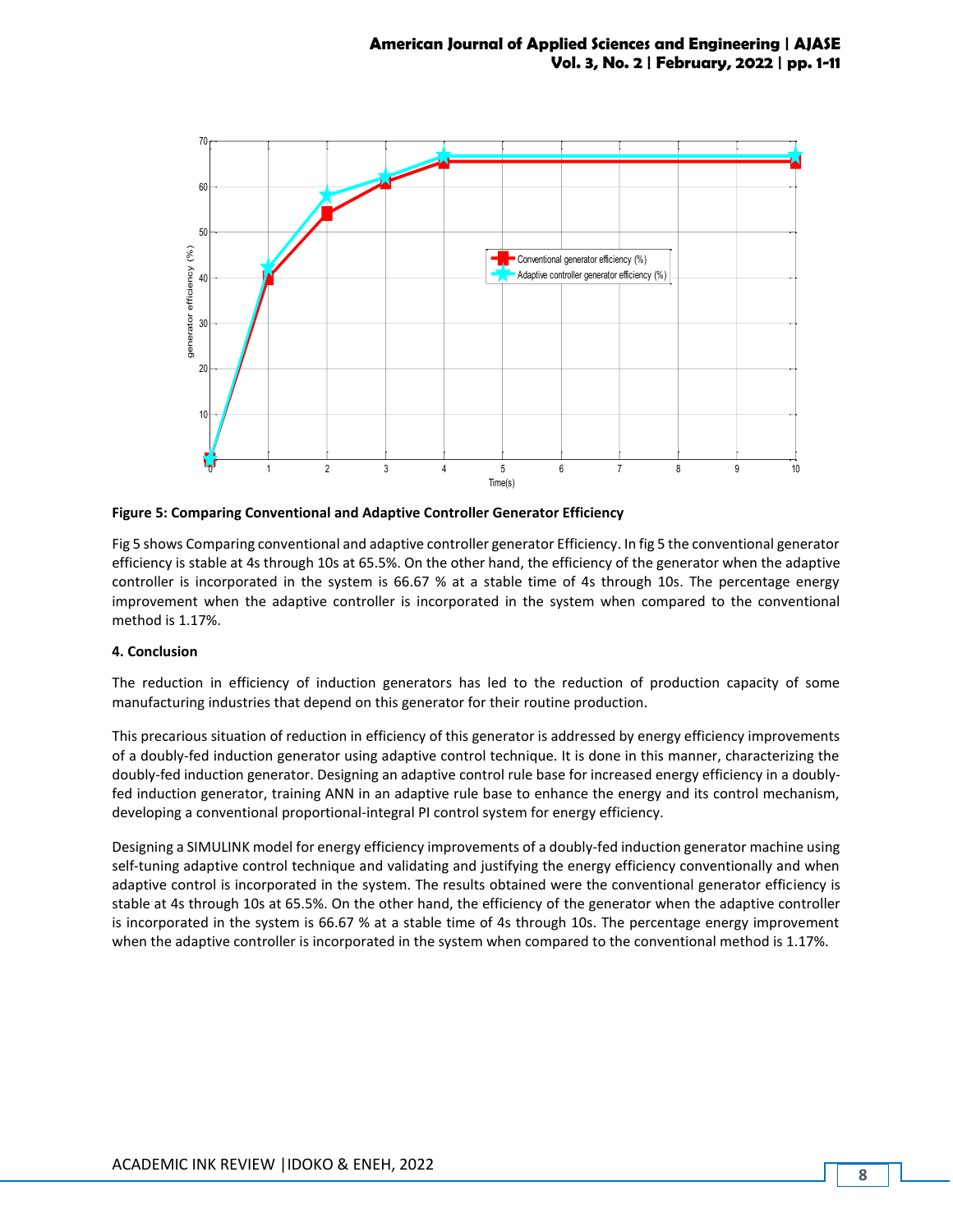#### **References**

- Akkaya R, Kulaksiz A. (2014). A microcontroller-based stand-alone photovoltaic power system for residential appliances. *Applied Energy,* 78(4): 419—431.
- Amin N, Lung CW, Sopian K. (2015). A practical field study of various solar cells on their performance in Malaysia. *Renewable Energy,* 34(8): 39—46.
- Andersson, G. (2012). Power System Analysis 227-0526-00 227-0526-00. Power Systems Laboratory, ETH Zurich.
- Andersson, G. and C. M. Franck (2012). Electric Power Systems 227-0122- 00.EEH Power Systems and High Voltage Laboratories, ETH Zurich.
- Balogun, A., Oj, 0. Okafor, F. (2013). Decoupled direct control of natural and power variables of doubly-fed induction generator for extended wind speed range using feedback linearization*. IEEE J. Emerg. Se. Top. Power Electron,* 1: 226- 237.
- C.R.vanNiekerk, A.P.J. Rens and A.J. Hoffman, (2002) Identification of types of distortion sources in power systems by applying neural networks*, IEEE AFRICON*, 2: 829 — 834.
- Chowdbury, B.H., & Chellapilla, 5. (2016). Double-fed induction generator control for variable speed wind power generation. *Electric Power System Res,* 76: 786-800.
- Cibira G, Koëová M. (2014). Photovoltaic module parameters acquisition model. Applied Surface Science.
- Datta, R., Ranganathan, V.T. (2015). Variable-Speed wind power generation using doubly-fed wound rotor induction machine-a comparison with alternative schemes. *IEEE Trans. Energy Convers*, 414- 421.
- Dizqah AM, Maheri A, Busawon K. (2014) An accurate method for the PV model identification based on a genetic algorithm and the interior-point method*. Renewable Energy,* 72: 212—22.
- Dkhichi F, Oukarfi B, Fakkar A, Belbounaguia N. (2014). Parameter identification of solar cell model using Levenberg—Marquardt algorithm combined with simulated annealing. *Solar Energy,* 110:781—8.
- Enugu State Citizen's Handbook Everything you need to know about Alternative Energy, 2015.
- F. Dong, B. H. Chowdhury, M. Crow, L. Acar, Cause and Effects of. Voltage Collapse-Case Studies with Dynamic Simulations, IEEE Power Engineering Society General Meeting, 2004, pp. 1806-1812.
- Gong W, Cai Z. (2013) Parameter extraction of solar cell models using repaired adaptive differential evolution*. Solar Energy,* 94:209—220.
- Hu X, Li 5, Peng H. (2015) A comparative study of equivalent circuit models for Li-ion batteries. *Journal of Power Sources,* 198:359—367.
- Hu X, Murgovski N, Johannesson LM, Egardt B. (2014) Comparison of three electrochemical energy buffers applied to a hybrid bus powertrain with simultaneous optimal sizing and energy management. Intelligent Transportation Systems, *IEEE Transactions on,* 15(3): 193—205.
- Hu X-s, Sun F-c, Cheng X-m. (2011) Recursive calibration for a lithium iron phosphate battery for electric vehicles using extended Kalman filtering. *Journal of Zhejiang University Science A,* 12(11), 18—25.
- Hu X-s, Sun F-c, Zou Y. (2011) Online model identification of lithium-ion battery for electric vehicles*. Journal of Central South University of Technology,* 18, 25—31.
- Humada AM, Hojabri M, Mekhilef S, (2016) Hamada HM. Solar cell parameters extraction based on single and double-diode models: A review. *Renewable and Sustainable Energy Reviews,* 56: 494—509.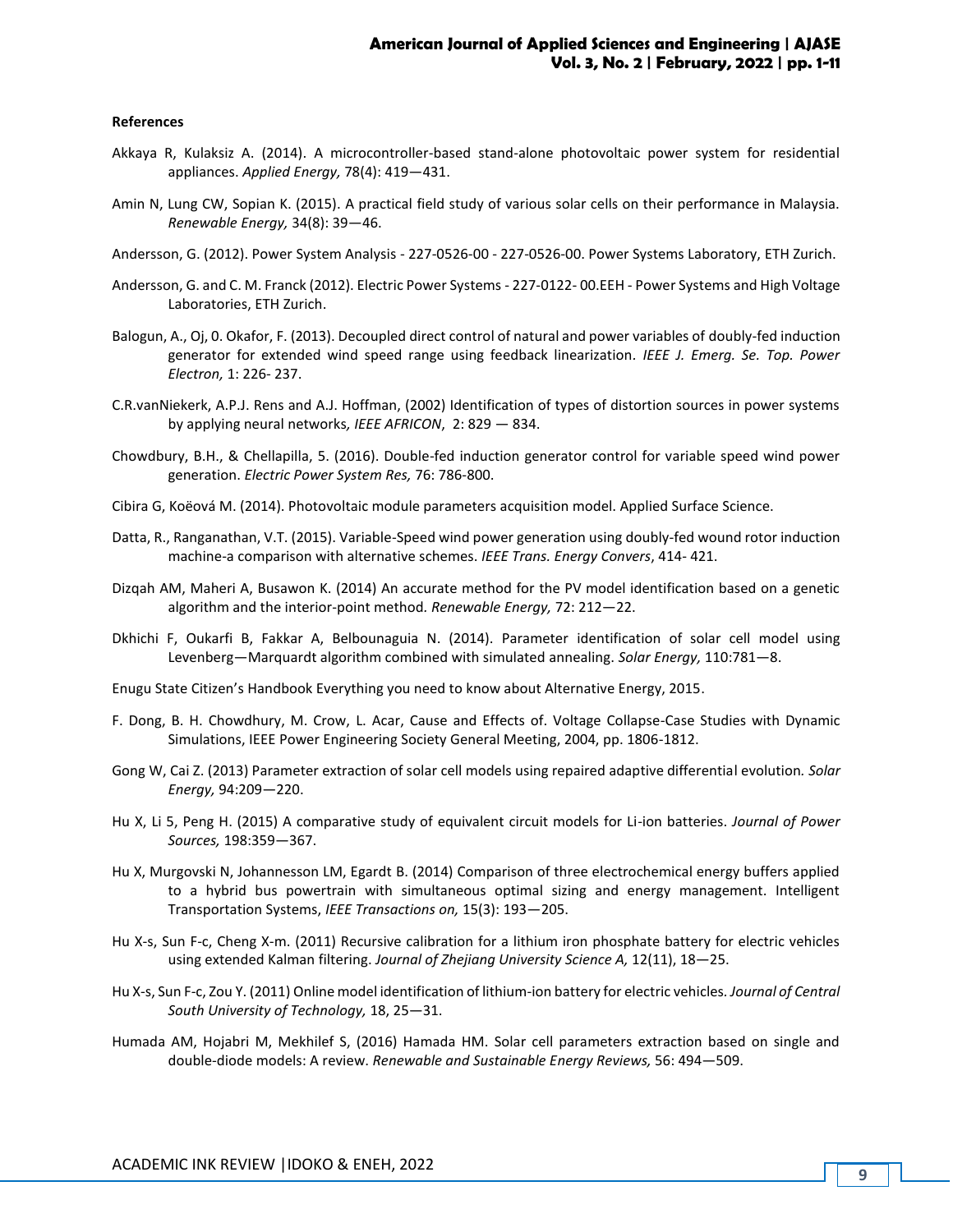- Humada AM, Samsuri FB, Hojabria M, Mohamed MB, Sulaiman MHB, Dakheel TH, editors. (2014) Modeling of the photovoltaic solar array under different levels of partial shadow conditions. Power Electronics and Motion Control Conference and Exposition (PEMC), 2014 16th International; IEEE.
- IEEE Standard (1992), IEEE Recommended Practices and Requirements for Harmonic Control in Electric Power Systems.
- Ishaque K, Salain Z. (2011) An improved modeling method to determine the model parameters of photovoltaic (PV) modules using differential evolution (DE). *Solar Energy,* 1;85(9): 2349—59.
- Ismail M, Moghavvemi M, Mahlia T. (2015) Characterization of PV panel and global optimization of its model parameters using genetic algorithm. *Energy Conversion and Management,* 73: 10—25.
- Khezzar R, Zereg M, Khezzar A. (2014) Modeling improvement of the four-parameter model for photovoltaic modules*. Solar Energy,* 10: 452—62.
- Laudani A, Fulginci FR. (2013). Comments on an efficient analytical approach for obtaining a five parameters model of photovoltaic modules using only reference data (*Appl. Energy,* 111 894—903). Applied Energy. 2014.
- Meegahapola, L.G., Littler, T., Flynn. D. (2017). Decoupled-DIFO fault ride-through strategy for enhanced stability performance during grid faults. *IEEE Trans. Sustain Energy,* 1: 152- 162.
- Mesbah, M. Et'al (2017). A novel direct active power control method for DIFG wind turbine applications. In Proceedings of the IEEE PES Innovative Smart Grid Technologies (ISGT). Anaheim, CA, USA.
- Mesbah, M. Islam, S.: Masoum, M.A.S. (2017). A novel direct active power control method for DIFG wind turbine applications. In Proceedings of the IEEE PES Innovative Smart Grid Technologies (ISGT). Anaheim, CA, USA. 17-19
- Micheli D, Alessandrini 5, Radu R, Casula I. (2014) Analysis of the outdoor performance and efficiency of two gridconnected photovoltaic systems in northern Italy. *Energy conversion and management,* 80: 436—45.
- Monosson and C. (2013) Developland National Council for science and environmental Archives 2013. N. G. Hingorani, Introducing Custom Power, IEEE Spectrum, (June 1995) 41- 48.
- Narendra, KS.,&Parthasarathy, K., (2014), Identification and control of dynamical systems using Neural Networks. *IEEE Transactions on Neural Networks,* 1(i): 4-27
- NwofeP.A., J.E. Ekpe (2014). Potentials of Renewable Energy in Ebonyi, State, Nigeria. *British Journal of Environmental Sciences,* 2(4): 1 — 10, December 2014.
- Pena, R. Et'al (2014). Doubly-fed induction generator using back-to-back PWM converters and its application to variable-speed wind-energy generation, TEE proc., *Electric Power Application,* 143: 231-241.
- Peterson, A.; Thiringer, T.O. Harnefors, (2015). Modeling and Experimental Verification of Grid Interaction of a DFIG Wind Turbine. *IEEE Trans. Energy Convers,* 20: 878-886.
- Pou, J. et al (2014). Control of Back-to-Back Connected Neural-Point- Clamped Converters in Wind Mill Applications. *In Proc IEEE Power Electron and Applications, European Conf,* 2(5): 1-10.
- Rajasekar N, Krishna Kumar N, Venugopalan R. Bacterial Foraging Algorithm based solar PV parameter estimation. Solar Energy 201 Shiveta Singh, UshaBajpai Integrated energy planning for sustainable development in a rural area: A case study from Eastern Uttar Pradesh. *International Journal of Energy and Environment (IJEE),*  $1(6)$ : 1083 - 1096.
- Ramirez-Quintana, J.A., Et'al (2015). Artificial Neural Image Processing Applications. A Survey: Engineering Letters, 20:1 El\_20\_1\_09.